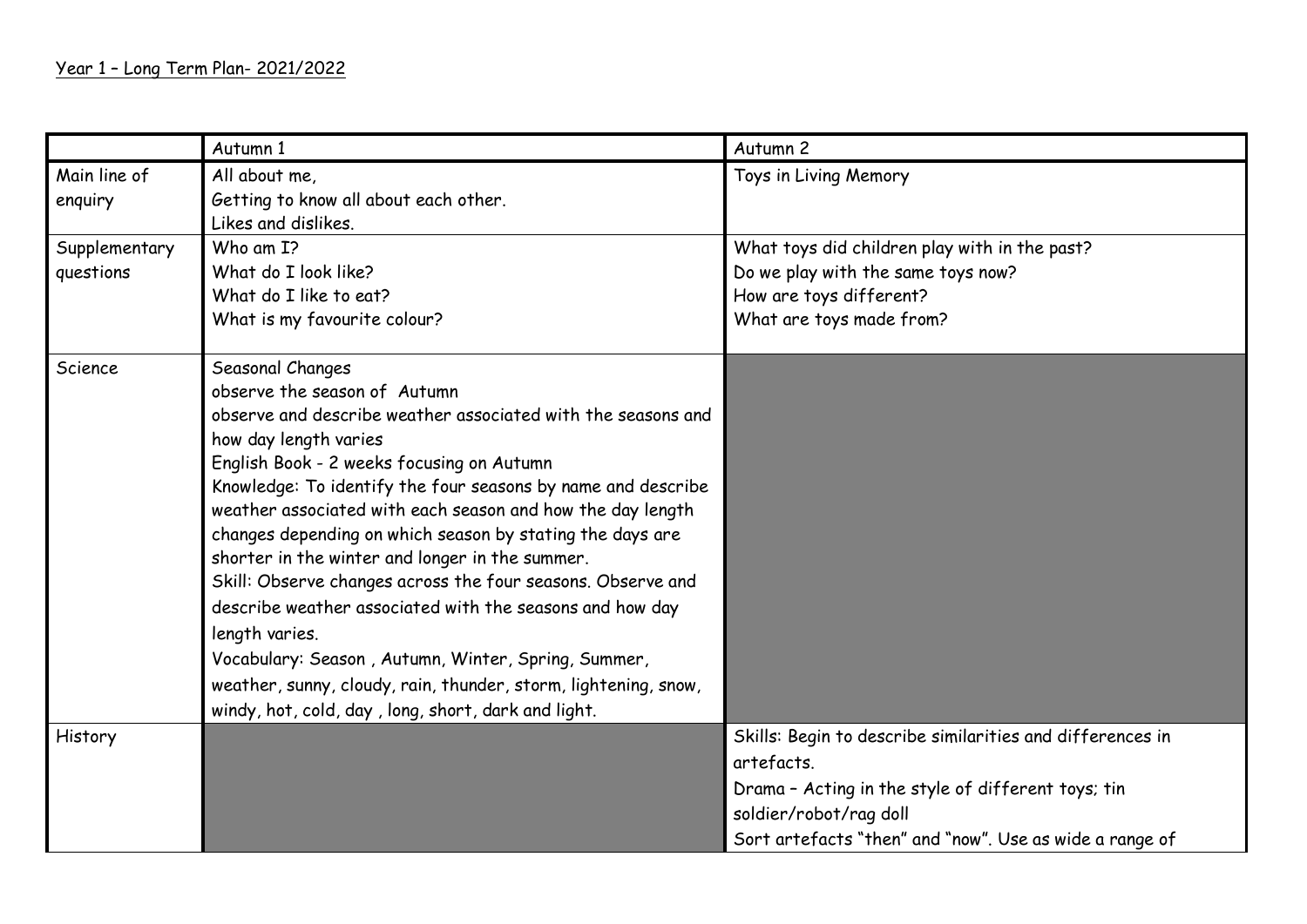|           |                                                                                                                                                                                                                                                                                                                                                                                                                                                                                                                                                                                                                                                                                                                                                                                                                                                                             | sources as possible, speaking and listening (links to English) to<br>ask and answer questions related to different sources and<br>objects. Begin to identify that different toys represent<br>different periods of time in the past<br>Vocabulary: Victorian, past, present, difference, now, then,<br>similarities. |
|-----------|-----------------------------------------------------------------------------------------------------------------------------------------------------------------------------------------------------------------------------------------------------------------------------------------------------------------------------------------------------------------------------------------------------------------------------------------------------------------------------------------------------------------------------------------------------------------------------------------------------------------------------------------------------------------------------------------------------------------------------------------------------------------------------------------------------------------------------------------------------------------------------|----------------------------------------------------------------------------------------------------------------------------------------------------------------------------------------------------------------------------------------------------------------------------------------------------------------------|
| Geography | Walks around the school and school grounds.<br>Discussion of the location of the school and year 1 classrooms.                                                                                                                                                                                                                                                                                                                                                                                                                                                                                                                                                                                                                                                                                                                                                              | Transport links in Greenford.<br>Tally chart of passing transport.                                                                                                                                                                                                                                                   |
| Art / DT  | <b>ART: Piet Mondrian</b><br>Produce creative work, exploring their ideas and recording<br>their experiences.<br>Become proficient in drawing, painting and design techniques<br>To evaluate and analyse creative works using the language of<br>art, craft and design.<br>Know about the artist (Piet Mondrian) and understand the<br>historical and cultural development of his abstract works.<br>Lines, Primary colours, Monochromatic colour, Colour contrasts,<br>Patterns and symmetrical shapes.<br>to develop a wide range of art and design techniques in using<br>colour, pattern, texture, line, shape, form and space<br>(observational drawings)<br>Or about the work of a range of artists, craft makers and<br>designers, describing the differences and similarities between<br>different practices and disciplines, and making links to their<br>own work | Poppy wreath- to celebrate poppy day-<br>Pudsey bear puppets<br>Pudsey bear ears.<br>Cup and ball toy<br>Punch and Judy puppet theatre and puppets<br>Sock puppets<br>Smoothie<br>Christmas cards 3D                                                                                                                 |
| English   | Stimulus/Novel - Selection of Seasonal and Weather poems<br>Non Fiction - Who am I and Season in English book<br>Narrative - Seasons / Weather Poems (Shape)                                                                                                                                                                                                                                                                                                                                                                                                                                                                                                                                                                                                                                                                                                                | Stimulus/Novel - Tidy Titch by Pat Hutchins/Dogger by<br>Shirley Hughes<br>Non-fiction-range of books about toys                                                                                                                                                                                                     |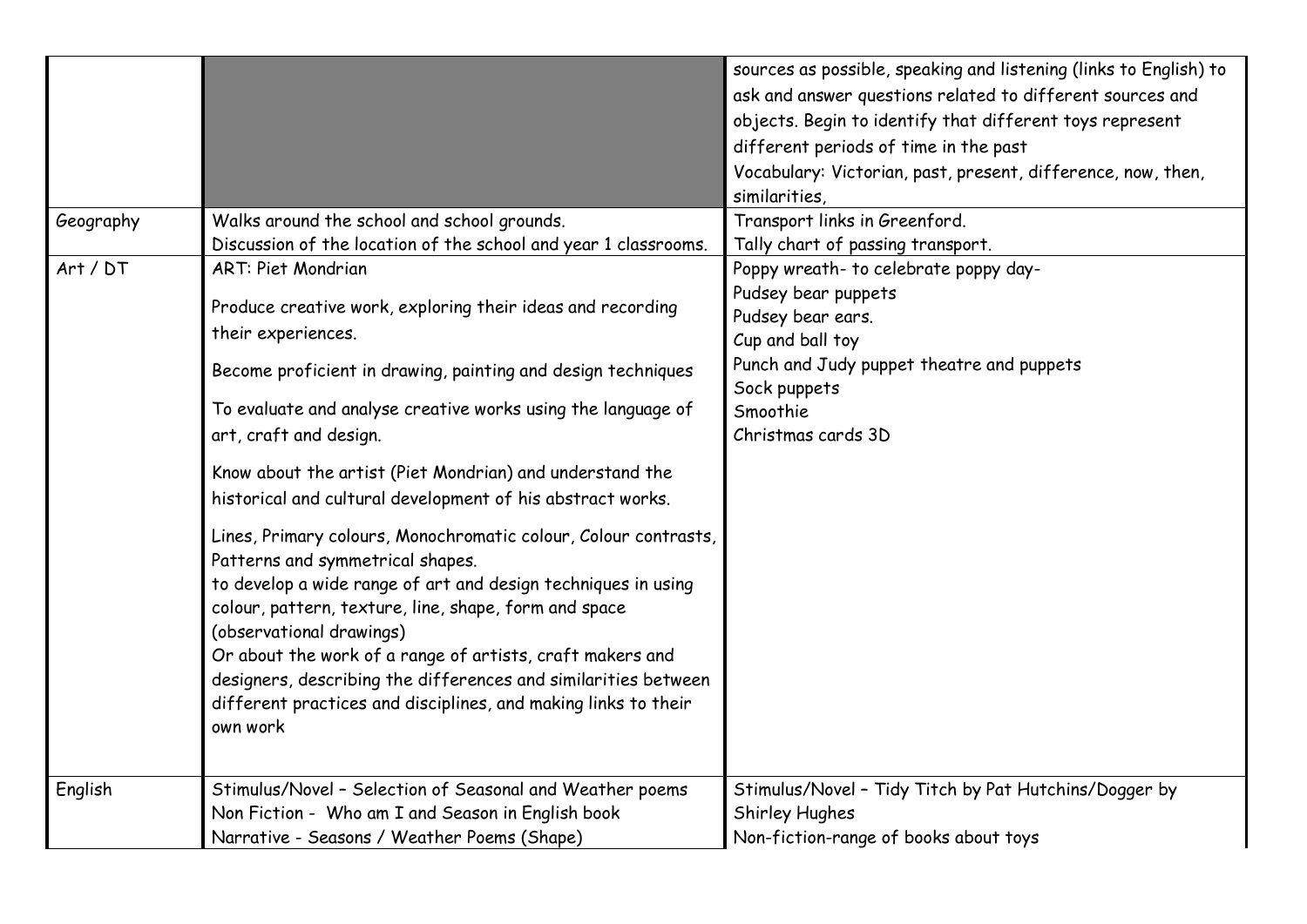|                          |                                                | Narrative - Character descriptions<br>Note writing                                                                                                     |
|--------------------------|------------------------------------------------|--------------------------------------------------------------------------------------------------------------------------------------------------------|
| Enrichment<br>Activities | Walks around School. Look for leaves - conkers | Role play a variety of toys,<br>Play time with real toys from the past.<br>Outdoor play from the past- conkers/ hoops and<br>sticks/hopscotch/marbles. |

|                            | Spring 1                                                                                                                                                                                                                                                                                                                                                                                                                                                                                                                                                                                                                                                                                                                                                                                               | Spring 2                                                                                                                                                                                                                                                                                                                                                                                                                                                                                                                                                                                                                                                                                                                                                                                                           |
|----------------------------|--------------------------------------------------------------------------------------------------------------------------------------------------------------------------------------------------------------------------------------------------------------------------------------------------------------------------------------------------------------------------------------------------------------------------------------------------------------------------------------------------------------------------------------------------------------------------------------------------------------------------------------------------------------------------------------------------------------------------------------------------------------------------------------------------------|--------------------------------------------------------------------------------------------------------------------------------------------------------------------------------------------------------------------------------------------------------------------------------------------------------------------------------------------------------------------------------------------------------------------------------------------------------------------------------------------------------------------------------------------------------------------------------------------------------------------------------------------------------------------------------------------------------------------------------------------------------------------------------------------------------------------|
| Main line of<br>enquiry    | Which materials should the little pigs have used to build their<br>house?                                                                                                                                                                                                                                                                                                                                                                                                                                                                                                                                                                                                                                                                                                                              | How has transport in Greenford Changed?                                                                                                                                                                                                                                                                                                                                                                                                                                                                                                                                                                                                                                                                                                                                                                            |
| Supplementary<br>questions | What materials did they use?<br>Which material is best to use and why?<br>Do you believe Mr A Wolf and why?                                                                                                                                                                                                                                                                                                                                                                                                                                                                                                                                                                                                                                                                                            | Observe transport in Greenford now.<br>Compare pictures of transport in Greenford now and then.<br>Explore transport on the canal.                                                                                                                                                                                                                                                                                                                                                                                                                                                                                                                                                                                                                                                                                 |
| Science                    | Seasonal Changes - Winter<br>Observe changes across the four seasons- observe and<br>describe weather associated with the seasons and how day<br>length varies - (Winter walk).<br>Knowledge: To identify the changes from Autumn to Winter<br>seasons and describe weather associated with Winter and how<br>the day length changes by stating the days are shorter in the<br>winter as it gets darker earlier.<br>Skill: Observe changes from Autumn to Winter. Observe and<br>describe weather associated with the seasons and how day<br>length varies.<br>Vocabulary: Season, Autumn, Winter, weather, cloudy, rain,<br>thunder, storm, lightening, snow, windy, cold, day, long, short,<br>dark and light.<br>Everyday Materials<br>Distinguish between an object and the material from which it | Seasonal Changes - Spring<br>Observe changes across the four seasons - observe and<br>describe weather associated with the seasons and how day<br>length varies. (Spring walk)<br>Knowledge: To identify the changes from Winter to Spring and<br>describe weather associated with Spring and how the day<br>length changes by stating the days are beginning to get longer<br>and lighter.<br>Skill: Observe changes from Winter to Spring. Observe and<br>describe weather associated with Spring and how day length<br>varies.<br>Vocabulary: Season, Spring, Winter, weather, cloudy, rain,<br>lightening, windy, cold, warmer, day, long, short, dark and light.<br>Plants<br>Identify and name a variety of common wild and garden plants,<br>including deciduous and evergreen trees. Identify and describe |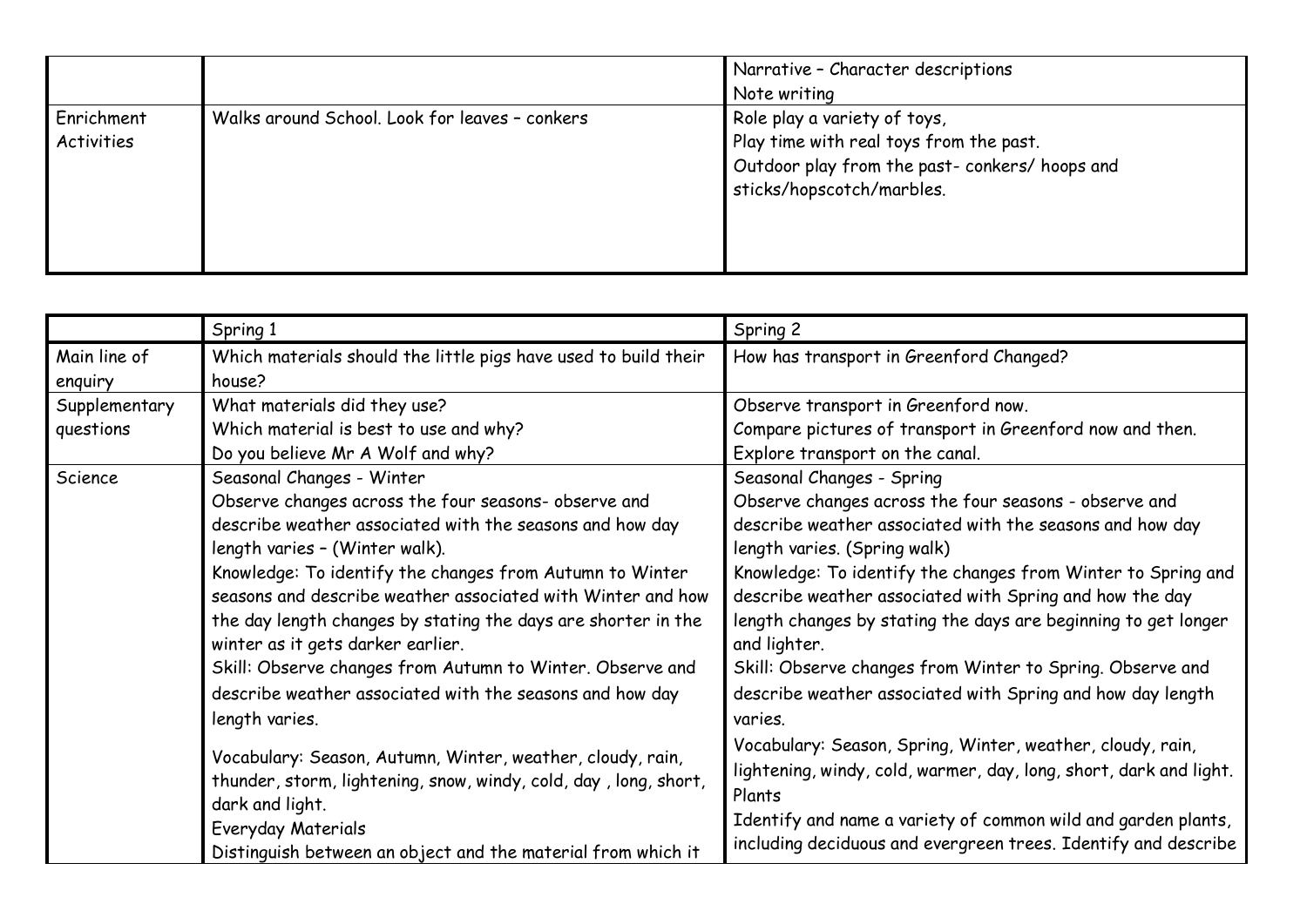|         | is made<br>identify and name a variety of everyday materials, including<br>wood, plastic, glass, metal, water, and rock. Describe the<br>simple physical properties of a variety of everyday materials.<br>Compare and group together a variety of everyday materials on<br>the basis of their simple physical properties.<br>Knowledge: To identify and name a variety of everyday<br>materials and describe their simple physical properties. To<br>group different objects by the material they are made out of.<br>Skill: Distinguish between an object and the material from<br>which it is made. Identify and name a variety of everyday<br>materials, including wood, plastic, glass, metal, water, and rock.<br>Describe the simple physical properties of a variety of<br>everyday materials. Compare and group together a variety of<br>everyday materials on the basis of their simple physical<br>properties Observe closely, using simple equipment. Perform<br>simple tests. Gather and record data to help in answering<br>questions<br>(Investigation on which material is waterproof)<br>Vocabulary: materials, water, metal, wood, plastic, rock, glass,<br>compare, groups, hard, soft, cold, smooth, rough, light, heavy. | the basic structure of a variety of common flowering plants,<br>including trees.<br>Knowledge: To identify and name common garden and wild<br>flowers and their structure. To describe the structure of a<br>tree and whether it is an evergreen tree or a deciduous tree.<br>Skill: Identify and name a variety of common wild and garden<br>plants, including deciduous and evergreen trees. Identify and<br>describe the basic structure of a variety of common flowering<br>plants, including trees. Identify and classify. Use their<br>observations and ideas to suggest answers to questions.<br>(Investigation - Sorting common garden and wild plants)<br>Vocabulary: structure, common, wild, garden, deciduous,<br>evergreen, stem, petal, flower, leaf, trunk, crown, branches,<br>roots. |
|---------|-----------------------------------------------------------------------------------------------------------------------------------------------------------------------------------------------------------------------------------------------------------------------------------------------------------------------------------------------------------------------------------------------------------------------------------------------------------------------------------------------------------------------------------------------------------------------------------------------------------------------------------------------------------------------------------------------------------------------------------------------------------------------------------------------------------------------------------------------------------------------------------------------------------------------------------------------------------------------------------------------------------------------------------------------------------------------------------------------------------------------------------------------------------------------------------------------------------------------------------------------|-------------------------------------------------------------------------------------------------------------------------------------------------------------------------------------------------------------------------------------------------------------------------------------------------------------------------------------------------------------------------------------------------------------------------------------------------------------------------------------------------------------------------------------------------------------------------------------------------------------------------------------------------------------------------------------------------------------------------------------------------------------------------------------------------------|
| History |                                                                                                                                                                                                                                                                                                                                                                                                                                                                                                                                                                                                                                                                                                                                                                                                                                                                                                                                                                                                                                                                                                                                                                                                                                               | Changes within transport in Greenford. Where appropriate,<br>these should be used to reveal aspects of change in national<br>life significant historical events, people and places in their own<br>locality- Talk from someone who lived in Greenford in the<br>1960s to 80s or before<br>Knowledge: To compare Greenford from the past to the<br>present.<br>Skills: Begin to describe similarities and differences of<br>transport in Greenford now and in the past.<br>Vocabulary: Greenford, past, present, now, history, change<br>difference, similar, old, new, town, city, and village.                                                                                                                                                                                                       |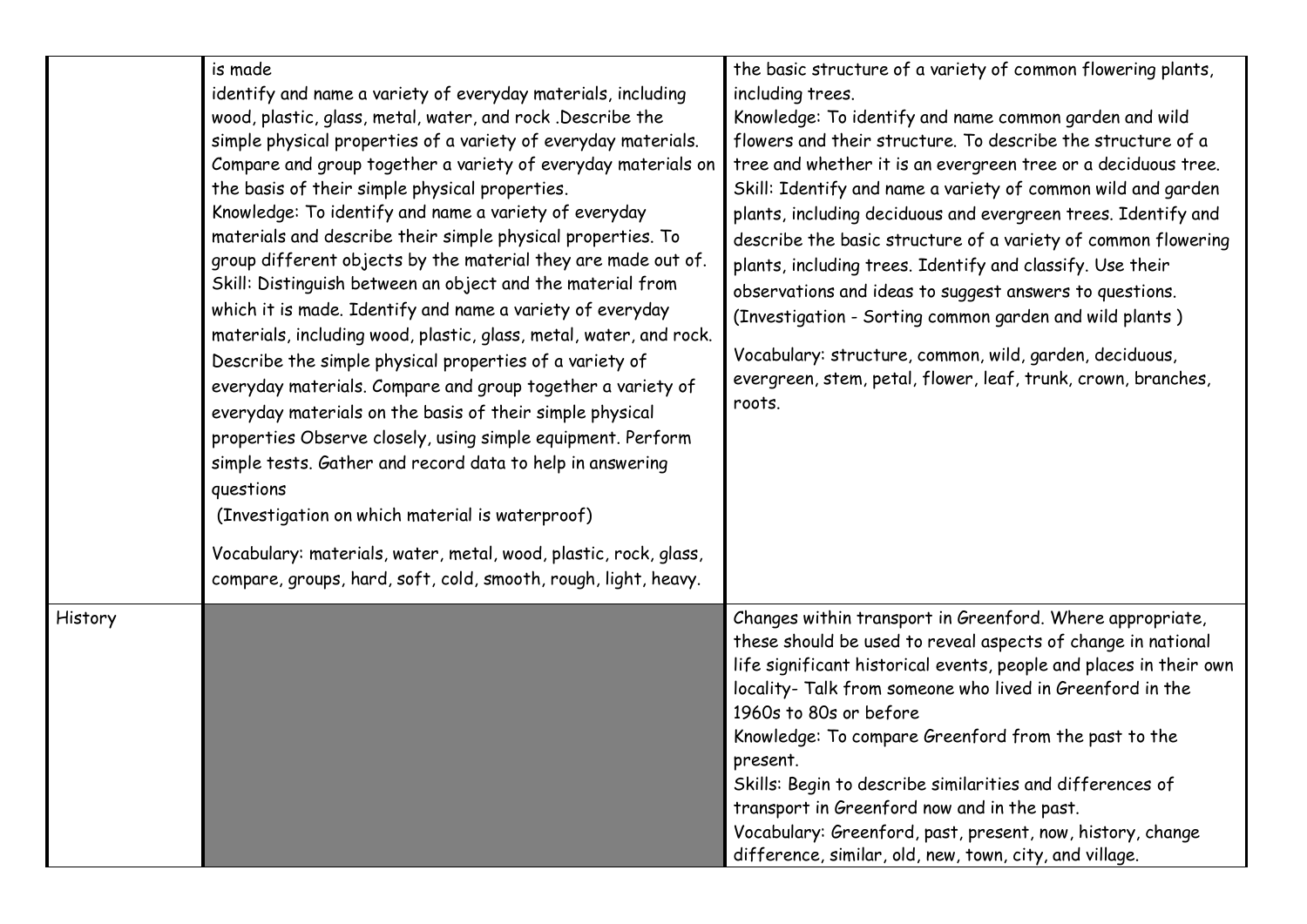| Geography | Key physical features, including: forest and hills - Look at<br>where the three pigs built their homes. Key human features, of<br>a town and house, - Looking at buildings in their local area.<br>What materials were used to build their house etc.<br>Knowledge: Identify key features of a forest and hills.<br>Identify what materials were used to build the three little<br>pigs homes. To identify what materials are used to construct<br>buildings in their local area (houses).<br>Skills: identify and describe the features of a forest. To<br>identify a range of materials.<br>Vocabulary: forest, hill, materials, brick, rock, glass, metal. | Use simple directional language [for example, near and far; left<br>and right], to describe the location of features and routes on a<br>map.<br>Use aerial photographs and plan perspectives to recognise<br>landmarks and basic human and physical features; devise a<br>simple map. (Local walk and simple map drawing)<br>Knowledge: To understand how local area in which they live has<br>changed over time. To use positional and directional language<br>to give instructions to follow a map. To produce and read a<br>simple map of Greenford.<br>Skills: To begin to use positional and directional language when<br>reading a simple map. Observe local landmarks, key physical<br>and human features in their local area. Begin to describe<br>similarities and differences in the local area.<br>Vocabulary: road, map, forward, right, left, turn, houses,<br>shops, river, park, past, straight, walk, stop, traffic lights,<br>post office, library, school, crossing, police station, War<br>Memorial. |
|-----------|---------------------------------------------------------------------------------------------------------------------------------------------------------------------------------------------------------------------------------------------------------------------------------------------------------------------------------------------------------------------------------------------------------------------------------------------------------------------------------------------------------------------------------------------------------------------------------------------------------------------------------------------------------------|-------------------------------------------------------------------------------------------------------------------------------------------------------------------------------------------------------------------------------------------------------------------------------------------------------------------------------------------------------------------------------------------------------------------------------------------------------------------------------------------------------------------------------------------------------------------------------------------------------------------------------------------------------------------------------------------------------------------------------------------------------------------------------------------------------------------------------------------------------------------------------------------------------------------------------------------------------------------------------------------------------------------------|
| Art / DT  | DT: design purposeful, functional, appealing products for<br>themselves and other users based on design criteria<br>select from and use a range of tools and equipment to perform<br>practical tasks [for example, cutting, shaping, joining and<br>finishing]<br>select from and use a wide range of materials and components,<br>including construction materials, textiles and ingredients,<br>according to their characteristics<br>Evaluate: build structures, exploring how they can be made<br>stronger, stiffer and more stable<br>Design and make e.g a Pigs house                                                                                   | Natural Sculpture - Andy Goldsworthy<br>British Sculptor,<br>Photographer and Environmentalist - Born 1956<br>Skill-Exploration of Natural sculpture and form.<br>Exploration of nature through observing and collecting natural<br>forms. Nature<br>Vocabulary; Natural material, Sculpture. Form, Construct, Line,<br>Spiral, Texture, Landscape<br>Constructions & Pictures-Develop a range of art and design<br>techniques using: Shape, colour, pattern, texture and line.                                                                                                                                                                                                                                                                                                                                                                                                                                                                                                                                         |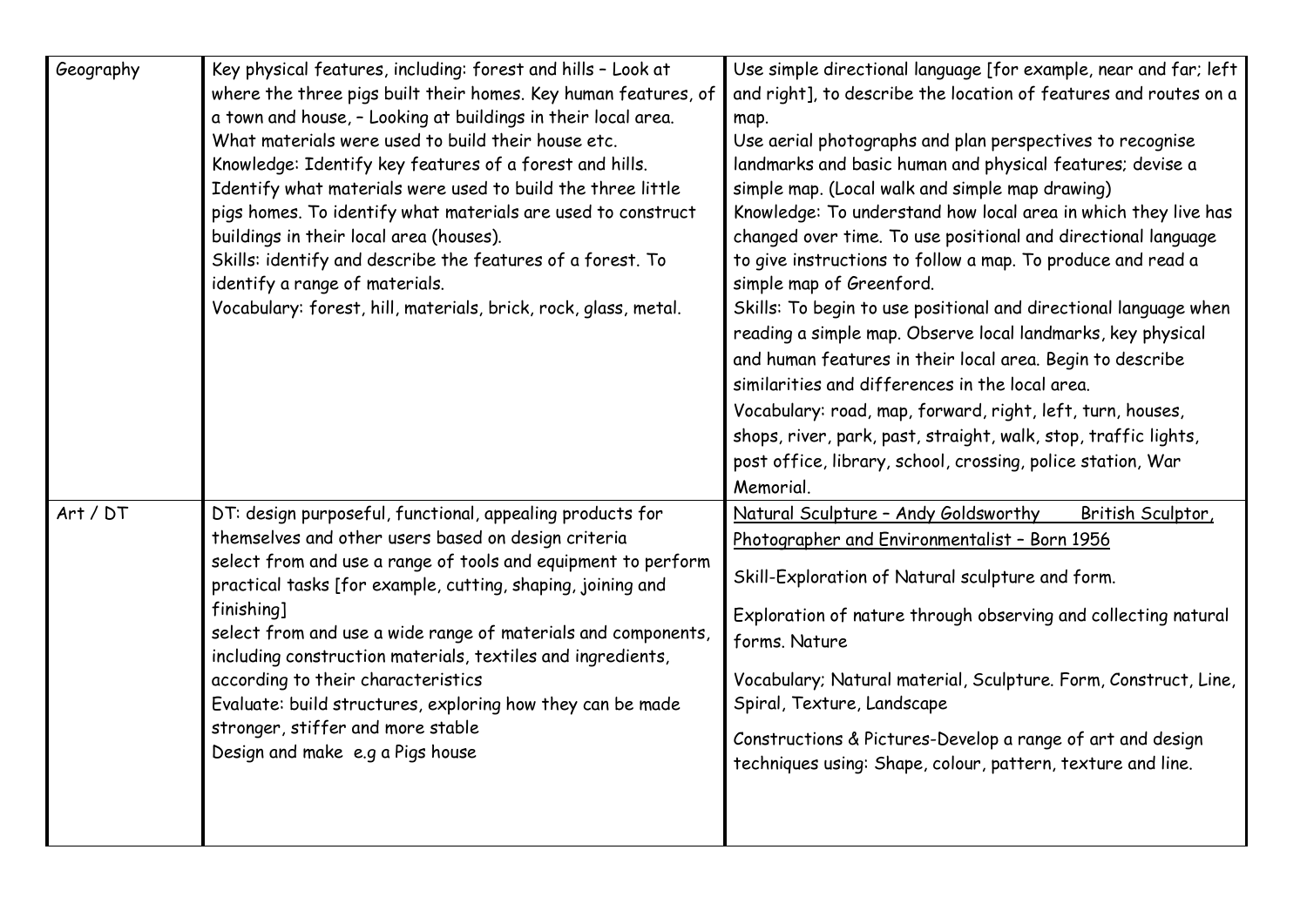| English    | Stimulus/Novel - The Three Little Pigs/ The true story of the<br>Three Little Pigs<br>Narrative - Sequencing story, Recount of story in time order<br>what happened first etc.<br>Non-Fiction - Letters | Stimulus/Novel - Hansel and Gretel/ Jack and the Bean stalk(<br>story bag-DL)<br>Non - Fiction - Information reports- Local area / about my<br>family<br>Writing Instructions - link to measures/directional language-<br>in maths and cooking project<br>Narrative - Descriptive writing about characters, Recount of<br>story |
|------------|---------------------------------------------------------------------------------------------------------------------------------------------------------------------------------------------------------|---------------------------------------------------------------------------------------------------------------------------------------------------------------------------------------------------------------------------------------------------------------------------------------------------------------------------------|
| Enrichment | Teachers - Role play character of wolf and pig                                                                                                                                                          | Walk around Greenford                                                                                                                                                                                                                                                                                                           |
| Activities | Walk around the school looking at seasonal changes                                                                                                                                                      | Planting seeds - sunflowers                                                                                                                                                                                                                                                                                                     |

|                         | Summer 1                                                     | Summer 2                             |
|-------------------------|--------------------------------------------------------------|--------------------------------------|
| Main line of<br>enquiry | Would a Tiger make a good pet?                               | What do we know about famous Queens? |
| Supplementary           | What common animals do you know?                             | Who is our Queen?                    |
| questions               | Which animals are zoo animals?                               | Is she married?                      |
|                         | Which animals make good pets and why?                        | Does she have children?              |
|                         | What does a tiger eat?                                       | Who stole her knickers?              |
|                         | What does a tiger look like?                                 | What does VIP mean?                  |
|                         | Where does a tiger live?                                     | What do the VIP knickers look like?  |
| Science                 | Seasonal Changes                                             |                                      |
|                         | observe changes across the four seasons                      |                                      |
|                         | observe and describe weather associated with the seasons and |                                      |
|                         | how day length varies. Summer walk                           |                                      |
|                         | Knowledge: To identify the changes from Spring to Summer     |                                      |
|                         | and describe weather associated with Summer and how the day  |                                      |
|                         | length changes by stating the days are longer and lighter.   |                                      |
|                         | Skill: Observe changes from Spring to Summer. Observe and    |                                      |
|                         | describe weather associated with Summer and how day length   |                                      |
|                         | varies.                                                      |                                      |
|                         | Vocabulary: Season, Spring, Summer, weather, sunny, hot,     |                                      |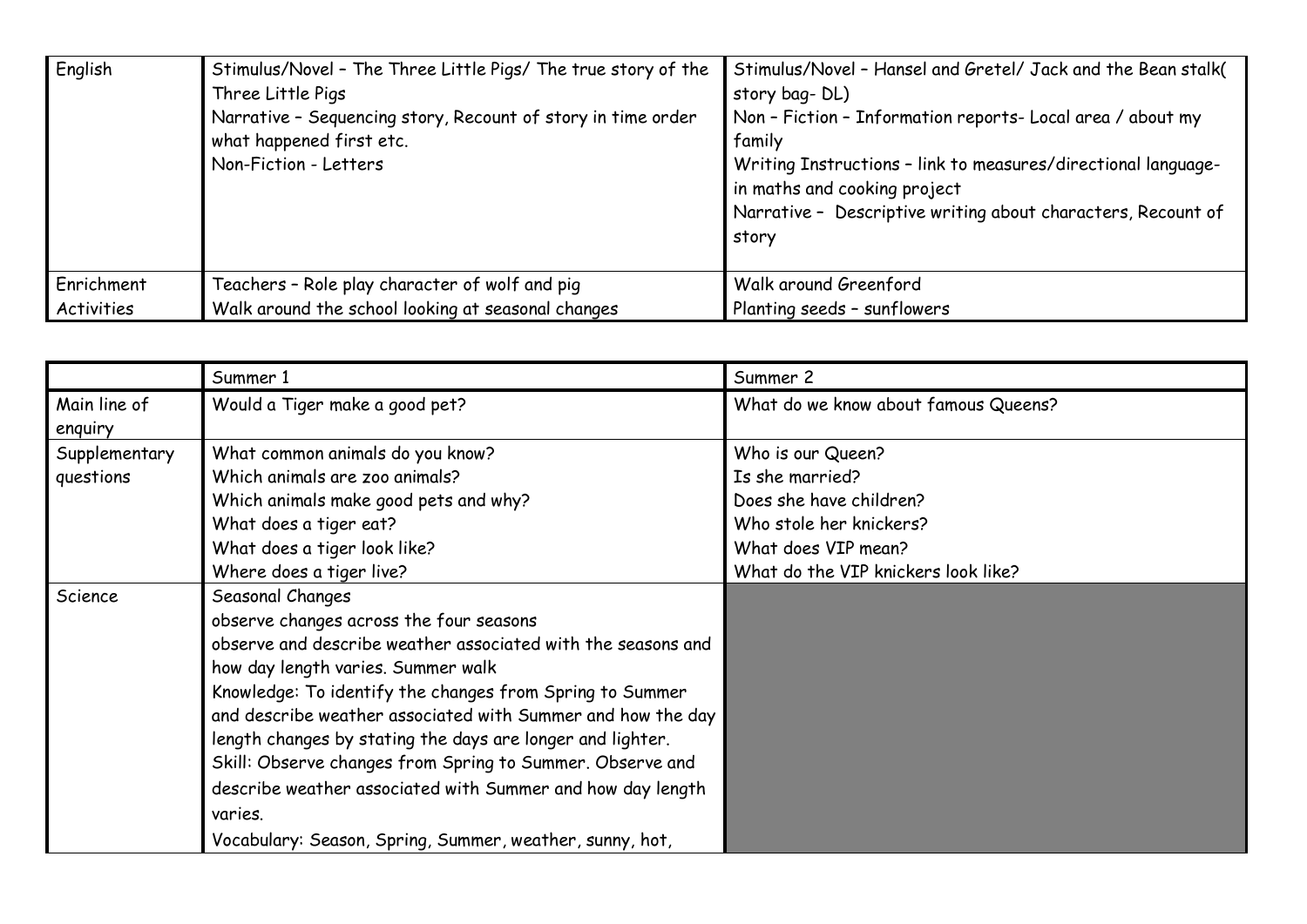|         | warmer, day, long and light.<br>Humans - Identify, name, draw and label the basic parts of the<br>human body and say which part of the body is associated with<br>each sense.<br>K: Identify, name basic parts of the human body. Identify each<br>body part with each sense.<br>S; Draw and label basic parts of the human body.<br>V: Parts of the body - Head, body, hands, feet, arms, legs,<br>nose, eyes, ears, fingers and mouth.<br><b>Animals including Humans</b><br>Identify and name a variety of common animals including fish,<br>amphibians, reptiles, birds and mammals. Identify and name a<br>variety of common animals that are carnivores, herbivores and<br>omnivores.<br>Knowledge: To identify and name common animals including fish<br>and group them.<br>Skills: Identify and name a variety of common animals including<br>fish, amphibians, reptiles, birds and mammals. Identify and<br>name a variety of common animals that are carnivores,<br>herbivores and omnivores. Describe and compare the structure<br>of a variety of common animals (fish, amphibians, reptiles,<br>birds and mammals, including pets) Vocabulary: animals,<br>carnivores, herbivores and omnivores, fish, amphibians,<br>reptiles, birds and mammals, legs, wings, fur, feathers, scales,<br>skin, features. |                                                                                                                                                                                                                                                                                                                                                          |
|---------|------------------------------------------------------------------------------------------------------------------------------------------------------------------------------------------------------------------------------------------------------------------------------------------------------------------------------------------------------------------------------------------------------------------------------------------------------------------------------------------------------------------------------------------------------------------------------------------------------------------------------------------------------------------------------------------------------------------------------------------------------------------------------------------------------------------------------------------------------------------------------------------------------------------------------------------------------------------------------------------------------------------------------------------------------------------------------------------------------------------------------------------------------------------------------------------------------------------------------------------------------------------------------------------------------------------------|----------------------------------------------------------------------------------------------------------------------------------------------------------------------------------------------------------------------------------------------------------------------------------------------------------------------------------------------------------|
|         |                                                                                                                                                                                                                                                                                                                                                                                                                                                                                                                                                                                                                                                                                                                                                                                                                                                                                                                                                                                                                                                                                                                                                                                                                                                                                                                        |                                                                                                                                                                                                                                                                                                                                                          |
| History |                                                                                                                                                                                                                                                                                                                                                                                                                                                                                                                                                                                                                                                                                                                                                                                                                                                                                                                                                                                                                                                                                                                                                                                                                                                                                                                        | Changes within living memory. Where appropriate, these should<br>be used to reveal aspects of change in national life significant<br>historical events, people and places in their own locality -<br>(Queen Elizabeth - family tree- coat of arms- castles and<br>palaces - fact file)<br>Knowledge: To have an understanding of a significant person in |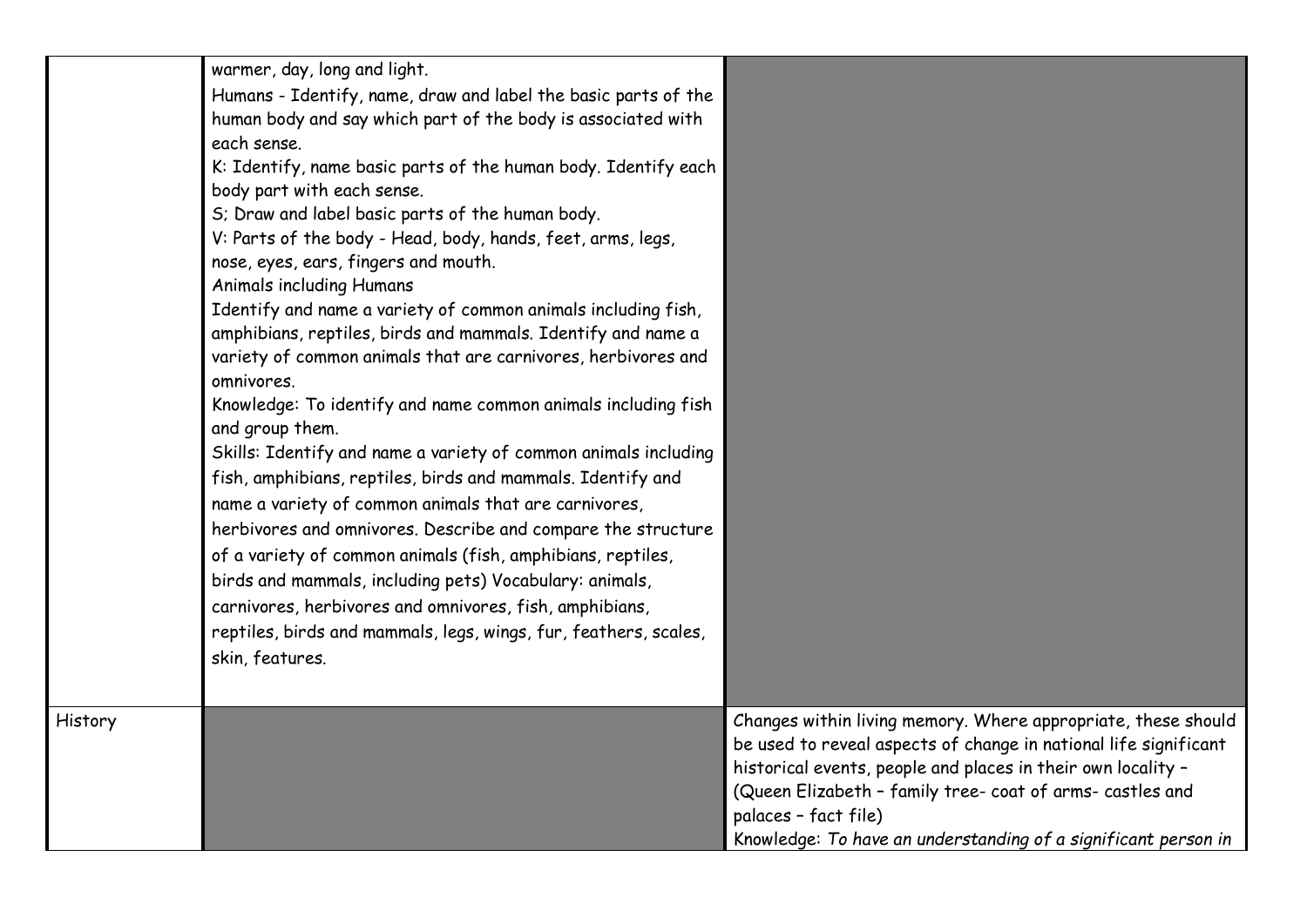|           |                                                                                                                                                                                                                                                                                                                                                                                    | their lives and of recent events that are important to Britain<br>and British Values.<br>Skills: Sequence events or objects in chronological order. Begin<br>to describe similarities and differences between Queen<br>Victoria and Queen Elizabeth II. Use a range of sources to<br>find out characteristic<br>Vocabulary: family tree, king, queen, daughters, sons, marriage,                                                                                                                                                                    |
|-----------|------------------------------------------------------------------------------------------------------------------------------------------------------------------------------------------------------------------------------------------------------------------------------------------------------------------------------------------------------------------------------------|-----------------------------------------------------------------------------------------------------------------------------------------------------------------------------------------------------------------------------------------------------------------------------------------------------------------------------------------------------------------------------------------------------------------------------------------------------------------------------------------------------------------------------------------------------|
|           |                                                                                                                                                                                                                                                                                                                                                                                    | coats of arms, palace, castle, duties, flag, coronation, crown,<br>countries, reign, United Kingdom, Common Wealth.                                                                                                                                                                                                                                                                                                                                                                                                                                 |
| Geography |                                                                                                                                                                                                                                                                                                                                                                                    | Name, locate and identify characteristics of the four<br>countries and capital cities of the United Kingdom and its<br>surrounding seas.<br>Knowledge: To name the four United Kingdom countries and<br>their capital cities and surrounding seas.<br>Skills: To locate the four countries and their capital cities of<br>the United Kingdom and surrounding seas on a simple map<br>Vocabulary: map, United Kingdom, England, Wales, Scotland,<br>Northern Ireland, London, Edinburgh, Belfast, Cardiff, Irish<br>Sean, Atlantic Ocean, North Sea. |
| Art / DT  | ART: Creating a portrait through the use of observational<br>drawing, sketching and painting is a meaningful way to<br>introduce young children to creating portraits. They can<br>develop their art skills through observing people and the queen<br>whilst learning about a modern day British Portrait artist.<br>In this topic children will learn how to sketch and draw from | DT: about the work of a range of artists, craft makers and<br>designers, describing the differences and similarities between<br>different practices and disciplines, and making links to their<br>own work (Portraits of the Queen)<br>Making the Queens Knickers to link to story focus in English,                                                                                                                                                                                                                                                |
|           | observation in life and from photographs. They will explore the<br>use of colour, pattern and texture and use the work of artist<br>Nicky Philipps as a stimulus for their own work.                                                                                                                                                                                               |                                                                                                                                                                                                                                                                                                                                                                                                                                                                                                                                                     |
|           | This links to their topic on The Queen.                                                                                                                                                                                                                                                                                                                                            |                                                                                                                                                                                                                                                                                                                                                                                                                                                                                                                                                     |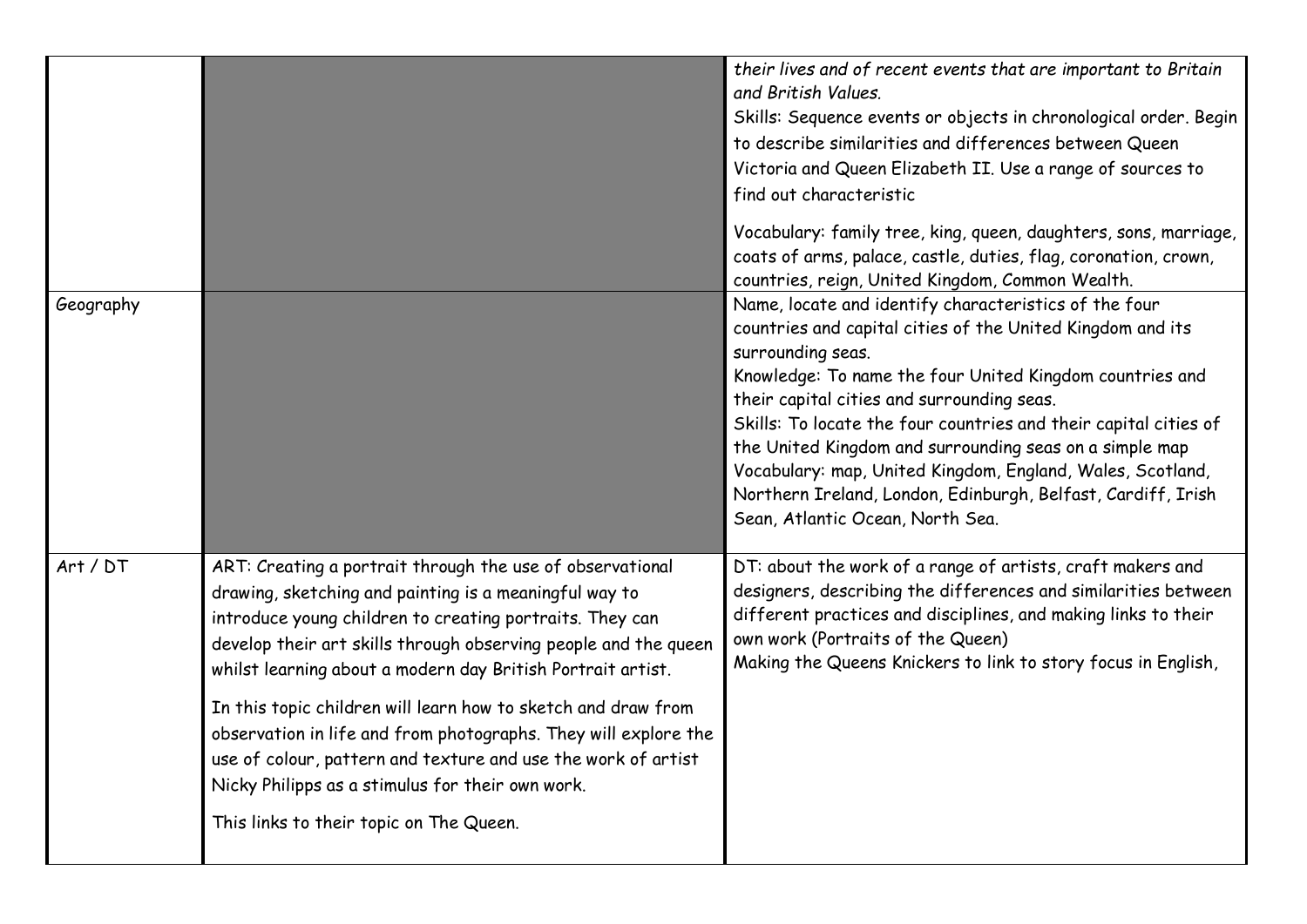| English                  | Stimulus/Novel - Fact books about Tigers and Animal<br>poems(shape and Rhyming Poems)<br>Non - Fiction - Reports<br>Narrative - Poems | Stimulus/Novel - The Queen's Knickers<br>Non - Fiction - Invitations to the street party<br>Narrative: Story writing - new version of The Queen's Knickers<br>- setting, character description, problem and solution |
|--------------------------|---------------------------------------------------------------------------------------------------------------------------------------|----------------------------------------------------------------------------------------------------------------------------------------------------------------------------------------------------------------------|
| Enrichment<br>Activities | Bring in an Animal - Class Fish - class to look after the class<br>fish                                                               | Having a street party- make bunting/crowns/sandwiches/jam<br>tarts- play party games and song eg- musical chairs and the<br>Hokey Kokey.                                                                             |

## **Art**

to use a range of materials creatively to design and make products

to use drawing, painting and sculpture to develop and share their ideas, experiences and imagination to develop a wide

range of art and design techniques in using colour, pattern, texture, line, shape, form and space

about the work of a range of artists, craft makers and designers, describing the differences and similarities between different practices and disciplines, and making links to their own work. Andy Goldsworthy, Piet Mondrian Landscape pictures for Windsor castle, Portraits of Queen Elizabeth II and Queen Victoria.

#### **Design Technology**

Design purposeful, functional, appealing products for themselves and other users based on design criteria – cup and ball toy –sock puppetssmoothies/sandwiches/scones-crowns.

Generate, develop, model and communicate their ideas through talking, drawing, templates, mock-ups and, where appropriate, information and communication technology

#### *Make*

Select from and use a range of tools and equipment to perform practical tasks [for example, cutting, shaping, joining and finishing]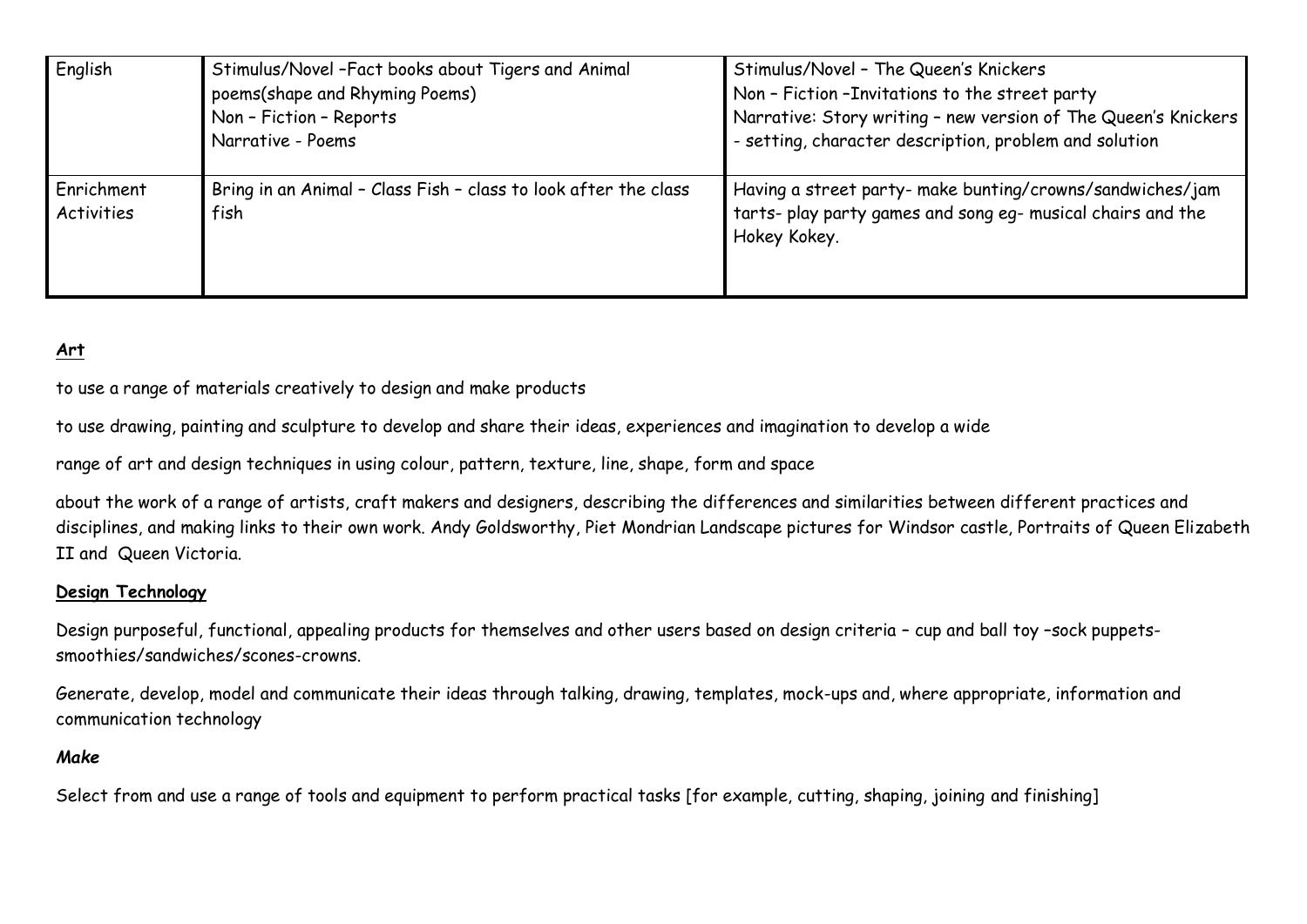Select from and use a wide range of materials and components, including construction materials, textiles and ingredients, according to their characteristics

#### *Evaluate*

Explore and evaluate a range of existing products

Evaluate their ideas and products against design criteria

## *Technical knowledge*

Build structures, exploring how they can be made stronger, stiffer and more stable

Explore and use mechanisms [for example, levers, sliders, wheels and axles], in their products.

## *Locational knowledge*

Name, locate and identify characteristics of the four countries and capital cities of the United Kingdom and its surrounding seas

Place knowledge

Understand geographical similarities and differences through studying the human and physical geography of a small area of the United Kingdom, and of a small area in a contrasting non-European country

# *Human and physical geography*

Identify seasonal and daily weather patterns in the United Kingdom and the location of hot and cold areas of the world in relation to the Equator and the North and South Poles

Use basic geographical vocabulary to refer to:

Key physical features, including: beach, cliff, coast, forest, hill, mountain, sea, ocean, river, soil, valley, vegetation, season and weather

Key human features, including: city, town, village, factory, farm, house, office, port, harbour and shop

Geographical skills and fieldwork

Use world maps, atlases and globes to identify the United Kingdom and its countries, as well as the countries, continents and oceans studied at this key stage